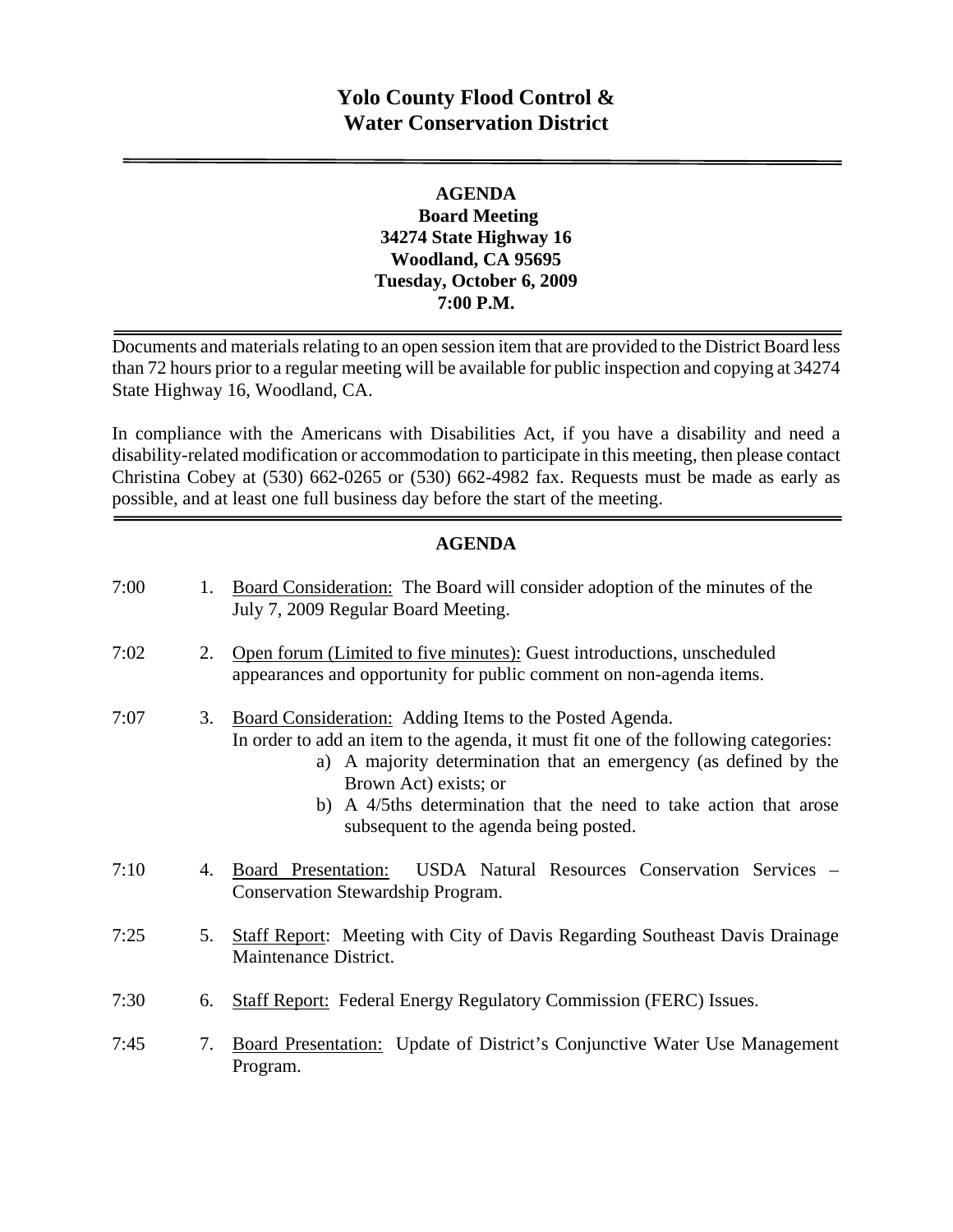- 8:00 8. Directors' Reports: Each member of the Board will have the opportunity to report on meetings and conferences attended during the prior month on behalf of the District. 8:10 9. Attorney's Report: The District's attorney will report on the following: a) Current legal and legislative activities.
- 8:25 10. General Manager's Report: The Board will receive a report from the General Manager or designated representatives regarding current general activities and projects of the District.
	- a) General Activities
	- b) Operations, Maintenance and Water Conditions
- 8:35 11. General Discussion: Opportunity for Board members to ask questions for clarification, provide information to staff, request staff to report back on a matter, or direct staff to place a matter on a subsequent agenda.
- 8:38 12. Board Consideration: The Board will consider the approval and the payments of bills.
- 8:40 13. Adjourn

The public may address the Board concerning an agenda item either before or during the Board's consideration of that agenda item. Public comment on items within the Board's jurisdiction is welcome, subject to reasonable time limits for each speaker. Upon request, agenda items may be moved up to accommodate those in attendance wishing to address that item. Times listed for consideration of agenda items are approximate only. The Board may consider any agenda item at any time during the Board meeting.

I declare that the foregoing agenda was posted at the office of the Yolo County Flood Control and Water Conservation District, 34274 State Highway 16, Woodland, CA on October 2, 2009.

By: \_\_\_\_\_\_\_\_\_\_\_\_\_\_\_\_\_\_\_\_\_\_\_\_\_\_\_\_\_\_\_\_\_\_\_\_\_

Christina Cobey, Administrative Assistant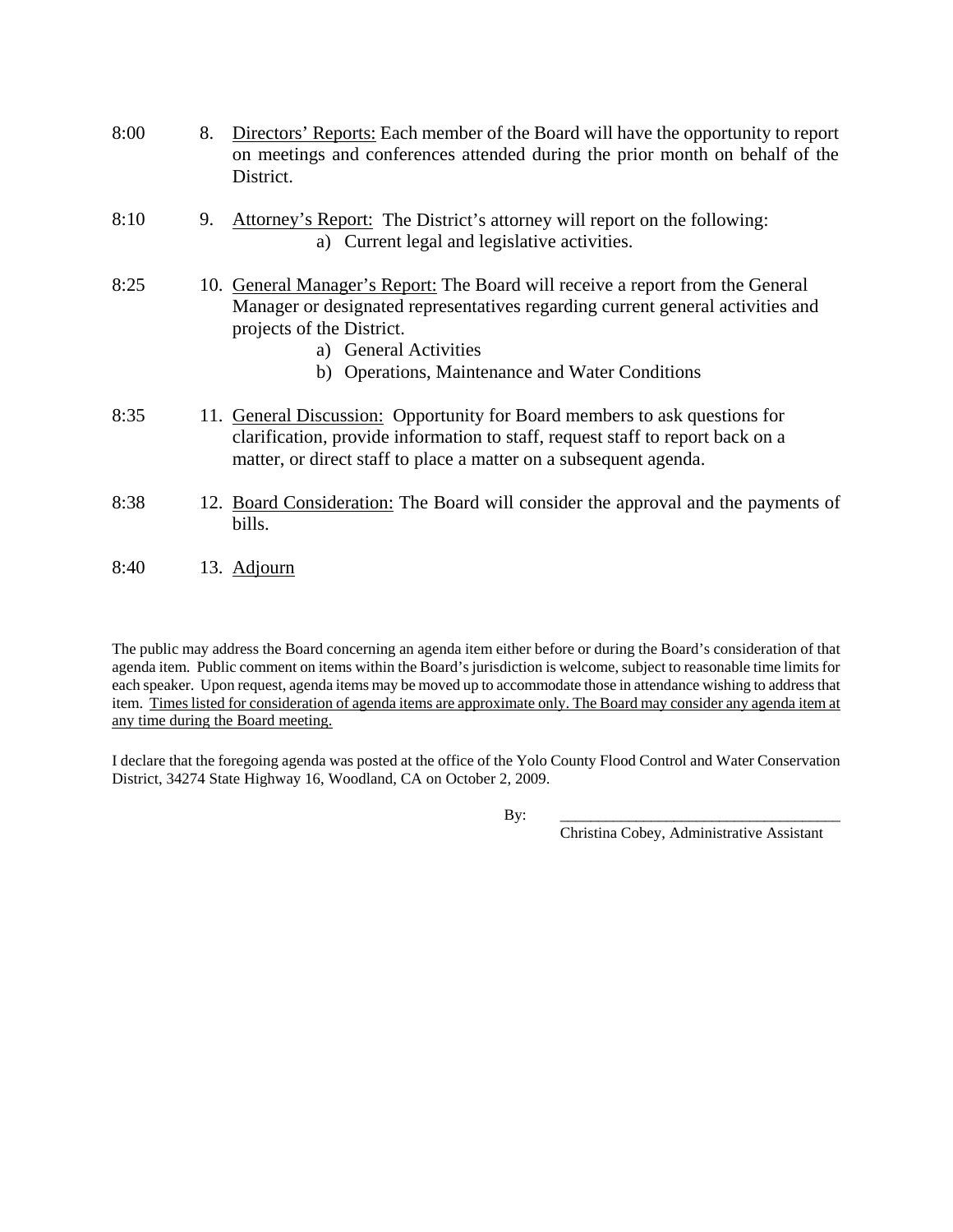

**FLOOD CONTROL & WATER CONSERVATION DISTRICT** 

**BOARD MEETING MINUTES Tuesday, October 6, 2009, 7:00 PM**

**YCFCWCD Offices 34274 State Highway 16 Woodland, CA 95695** 

The regular meeting of the Board of Directors of the Yolo County Flood Control and Water Conservation District (District) was held at 7:00 p.m. on October 6, 2009, at its regular place of business, 34274 State Highway 16, Woodland, California. Chair Tadlock convened the meeting. In attendance were:

District Board Ron Tadlock, Chair Ann Brice, Vice Chair Jim Mayer, Director Bruce Rominger, Director Erik Vink, Director

District Staff, Consultants, Presenters Tim O'Halloran, General Manager Christy Barton, Assistant General Manager Margaret Kralovec, Writer/Editor Anthony Lopez, Facilities Supervisor Jen Reed, Project Manager Paul Bartkiewicz, Legal Counsel Phil Hogan, USDA Natural Resources Conservation Services

Members of the Public Duane Chamberlain Dave Pratt Don Rominger Bob Schneider Frank Sieferman, Sr.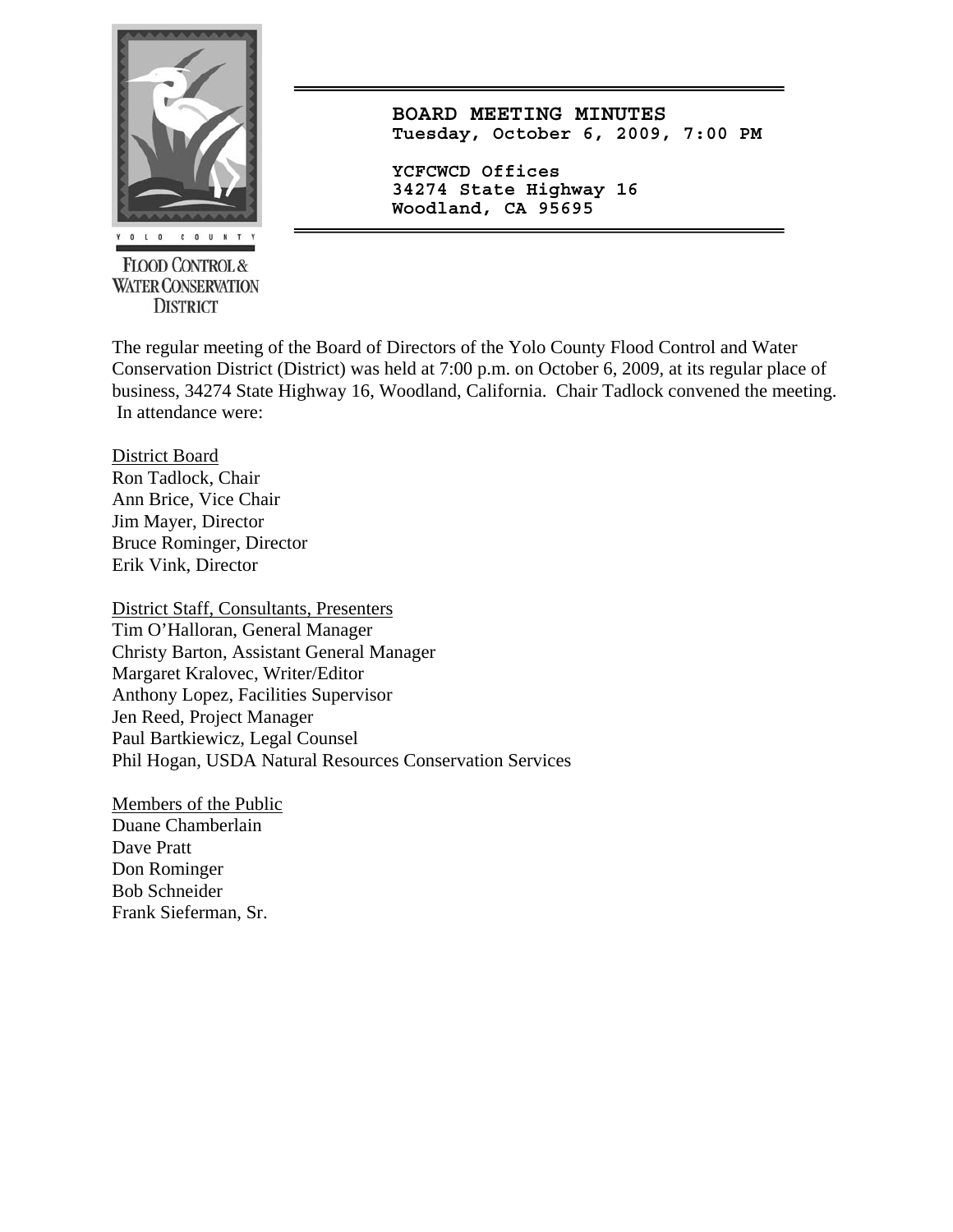#### **1. BOARD CONSIDERATION: Approval of Minutes**

**9.32 M/S/C** approved minutes for the September 1, 2009, Regular Board Meeting as submitted.

## **2. OPEN FORUM**

Don Rominger commended the District for its response to his previous month's weed spraying request.

# **3. BOARD CONSIDERATION: Adding Items to the Posted Agenda**

None.

## **4. BOARD PRESENTATION: USDA Natural Resources Conservation Services – Conservation Stewardship Program**

Phil Hogan, District Conservationist in Yolo County for USDA Natural Resources Conservation Services (NRCS), introduced the Board, staff, and the attending public to the NRCS's Conservation Stewardship Program (CSP), which is designed to recognize producers who are already employing resource conservation activities by providing financial and technical assistance for installing and adopting additional conservation practices, and improving, maintaining, and managing existing practices through 5-year contracts. CSP offers participants on eligible lands with two possible types of payments: an annual payment for installing and maintaining contract activities during the previous fiscal year, and a supplemental payment for annual recipients who also adopt a resource-conserving crop rotation. Hogan asked the Board to help spread the word among its customers that the NRCS is taking grower applications in the next two months for the NRCS 2010/2011 fiscal year, (October 1 through September 30).

Director Vink asked if there were any NRCS programs in which the District could participate directly. Hogan indicated that at this time, the CSP is available only to individual, corporate, and tribal producers, but that there may be other USDA programs, possibly through the NRCS, for which the District may qualify. He will keep General Manager O'Halloran and Project Manager Reed informed of any programs he becomes aware of.

Hogan also noted NRCS current GIS resources, and shared an example of recent aerial photography (July 2009) that can be compared with 2006 aerial photographs of the same Yolo County lands. In response to a question from Don Rominger, he stated he was not qualified to provide information on changing tax valuations of properties improved as part of the CSP program.

## **5. STAFF REPORT: Meeting with City of Davis Regarding Southeast Davis Drainage Maintenance District**

Assistant General Manager Barton reported that she, District Engineer Horgan, and Legal Counsel Bartkiewicz met with the Davis Assistant City Engineer and two other Davis Public Works staff members to discuss the Southeast Davis Drainage Maintenance District (SDDMD) in order to review the history of formation of the SDDMD; the three-party agreement among the City of Davis, Yolo County, and the District; and the District's obligations and potential liabilities. Furthermore, the District informed City staff that its current administrative costs for collecting SDDMD funds for the City were not sufficiently covered under the current agreement, and that it wanted to bring the parties together to discuss options and to share input on the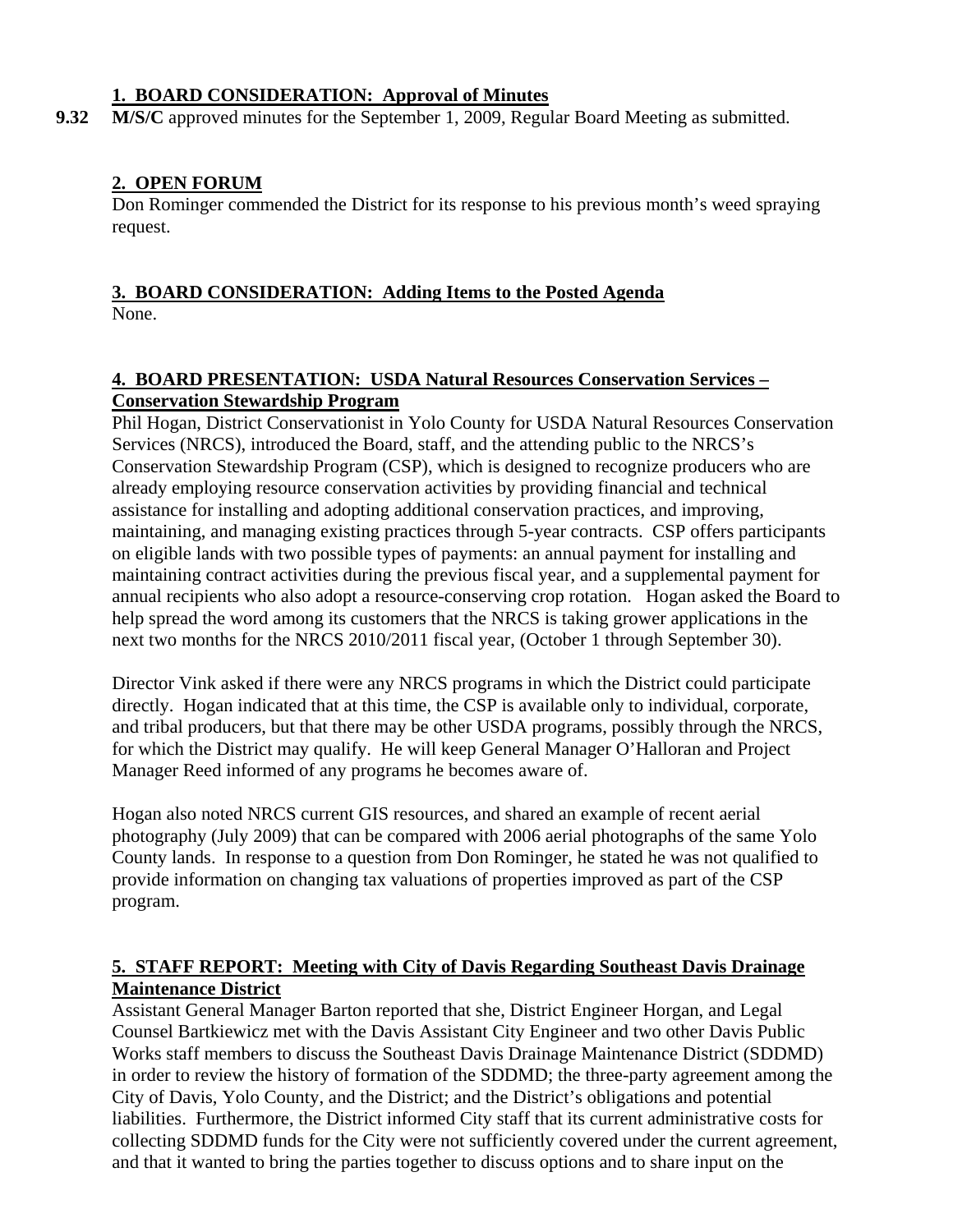SDDMD billing system and funding structure. The City of Davis wants to participate in any landowner meeting, and suggested that the District discuss the situation with County staff as well. The District intends to have a similar informational meeting with County staff, to be followed by a meeting at which landowners, the City of Davis, Yolo County, and the District can discuss options.

## **6. STAFF REPORT: Federal Energy Regulatory Commission (FERC) Issues**

General Manager O'Halloran recalled for the Board that they had approved a \$55,000 contract with Ken King and Associates, an engineering consulting firm, to perform a 2009 Part 12 Inspection to ascertain dam safety of Indian Valley Dam, a high-risk facility, as required by the Federal Energy Regulatory Commission (FERC). FERC also requires an Emergency Action Plan (EAP) to address situations of potential dam failure or unexpected or sudden large releases of water from both Cache Creek Dam and Indian Valley Dam. O'Halloran explained that dam safety and a functional EAP are critical for the District's infrastructure and for the region at large. District dam operations and unexpected discharges create a huge liability, represent an enormous capital investment, and are a major responsibility for the District.

Assistant General Manager Barton reviewed highlights of the current EAP, which had been updated to reflect changes in the presence of staff at both dams in the past couple of years. Of primary importance is the EAP's telephone tree of emergency contacts. In the instance of a failure or unexpected large release or for purposes of drill, the District would initiate an emergency plan by contacting eight principal contacts, who would then be responsible for passing along information to their own established contacts. In the past, the District would host an annual meeting (required once every five years) of key contacts at the District Office at which emergency procedures would be reviewed and drilled. This year, Barton and Project Manager Reed will be visiting each EAP contact individually to review EAP procedures in the event of a dam failure or unexpected large discharge.

Facilities Supervisor Lopez accompanied consultants on the Part 12 Inspection, answering questions and providing additional information. Lopez showed the Board some examples of locations of interest to the inspectors, such as erosion sites that were agreed to have more to do with site maintenance than infrastructure safety. Lopez informed the Board that the consultant report had not yet been received, but that they should expect it to contain some expensive items directly related to dam safety, such as maintaining the exterior of the penstock.

Lopez also showed slides of trenches he discovered in the reservoir bed when he went to prepare trenches for an upcoming inspection. Records of the trench digging and resulting geology data have not yet been found, but may provide the information that the geologists require. These trenches likely predate the construction of the Indian Valley Dam. Once the geology inspection is complete, Lopez will fill in the open trenches.

Mr. Sieferman asked about the absence of sediment in the trenches. Lopez indicated that there was little evidence of sediment buildup in the upper region of the reservoir, where the trenches were located.

## **7. BOARD PRESENTATION: Update of District's Conjunctive Water Use Management Program**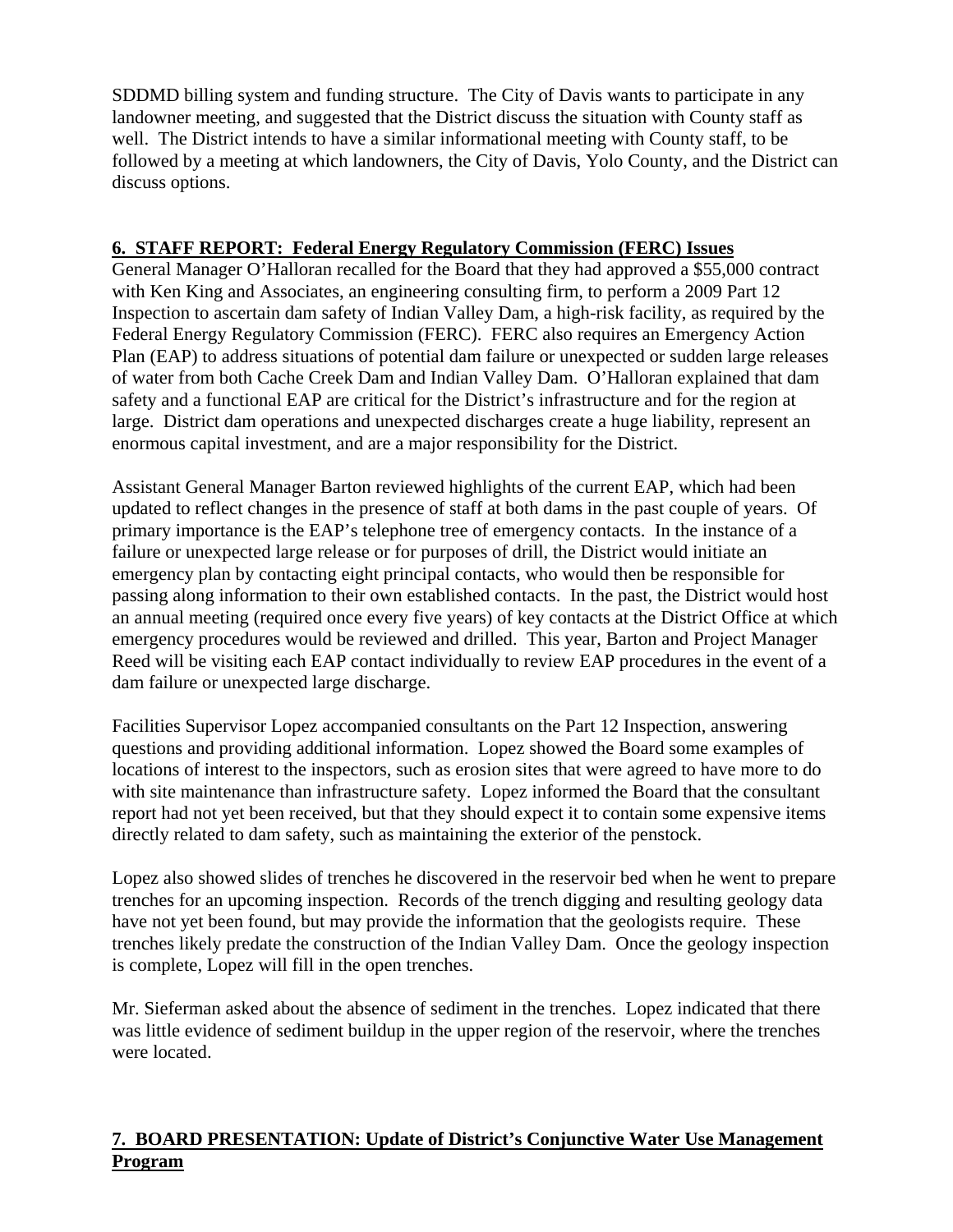General Manager O'Halloran reported that the District is continuing to explore options for installing District wells at a couple of sites. One site would be at the Moore Siphon, a location at which there is considerable water elevation fluctuation in the system. No easement would be required at this site. Another site under consideration is located just east of 505, between the Pleasant Prairie and Yolo Central Canals. This site is attractive because it would offer the benefit of creating a holding pond that could serve to connect the two canals, is located on the east side of the 505 culvert, is located halfway down the canal system, and is located west of Plainfield Ridge. The property owner is interested in discussing the installation of a District well and holding pond at this site, and is open to phased development of such a system, if necessary.

## **8. DIRECTORS' REPORTS:**

None.

## **9. ATTORNEY'S REPORT**

Legal Counsel Bartkiewicz reported that both the Governor and the Legislature are interested in finalizing a water bill. Senator Steinberg has called for a meeting on October 13, which could indicate positive movement toward agreement upon a water strategy. The Northern California Water Association (NCWA) continues to participate actively in the process, and is lead coordinator for The Upstream Coalition, a combination of agencies and interests, including the City of San Francisco, East Bay Municipal Utility District, and Sacramento, in addition to NCWA and many individual water districts, including the Yolo County Flood Control & Water Conservation District. The Upstream Coalition has issued a letter to legislative leaders outlining a list of items a water bill must contain to garner the Coalition's support, such as respecting existing water rights, and limiting any financial obligations only on upstream water suppliers whose operations directly cause Delta ecosystem and flow problems, and then, only proportional to the extent that those operations contribute to such problems. The Upstream Coalition is in the process of drafting a second water bill letter to legislative leadership.

Director Mayer asked if there are any initiatives being developed in the event that the Legislature fails to come up with a plan, and Chair Tadlock indicated he had heard that Senator Feinstein was considering getting involved. Bartkiewicz responded that Senator Feinstein's involvement at the federal level was likely intended to spur the California legislators into taking action.

#### **10. GENERAL MANAGER'S REPORT**

a. General Activities

General Manager O'Halloran welcomed in the new water year (October 1 to September 30), and announced the District was ready with ample storage for the coming rainy season. He also mentioned that the Integrated Regional Water Management Plan (IRWMP) Westside Group consisting of the Counties of Lake, Napa, Solano, Yolo, and a section of Colusa County had been approved by the California Department of Water Resources to proceed in a regional IRWMP effort. Bob Schneider asked if federal agencies, such as the US Bureau of Land Management, with property in the headwaters of the region covered by the IRWMP Westside Group, would be actively involved in the process. O'Halloran responded that they would if they choose to. Schneider noted that current efforts to develop the Cache Creek Management Plan might broaden the collaborative opportunities as the broader IRWMP effort got underway.

b. Operations, Maintenance, and Water Conditions